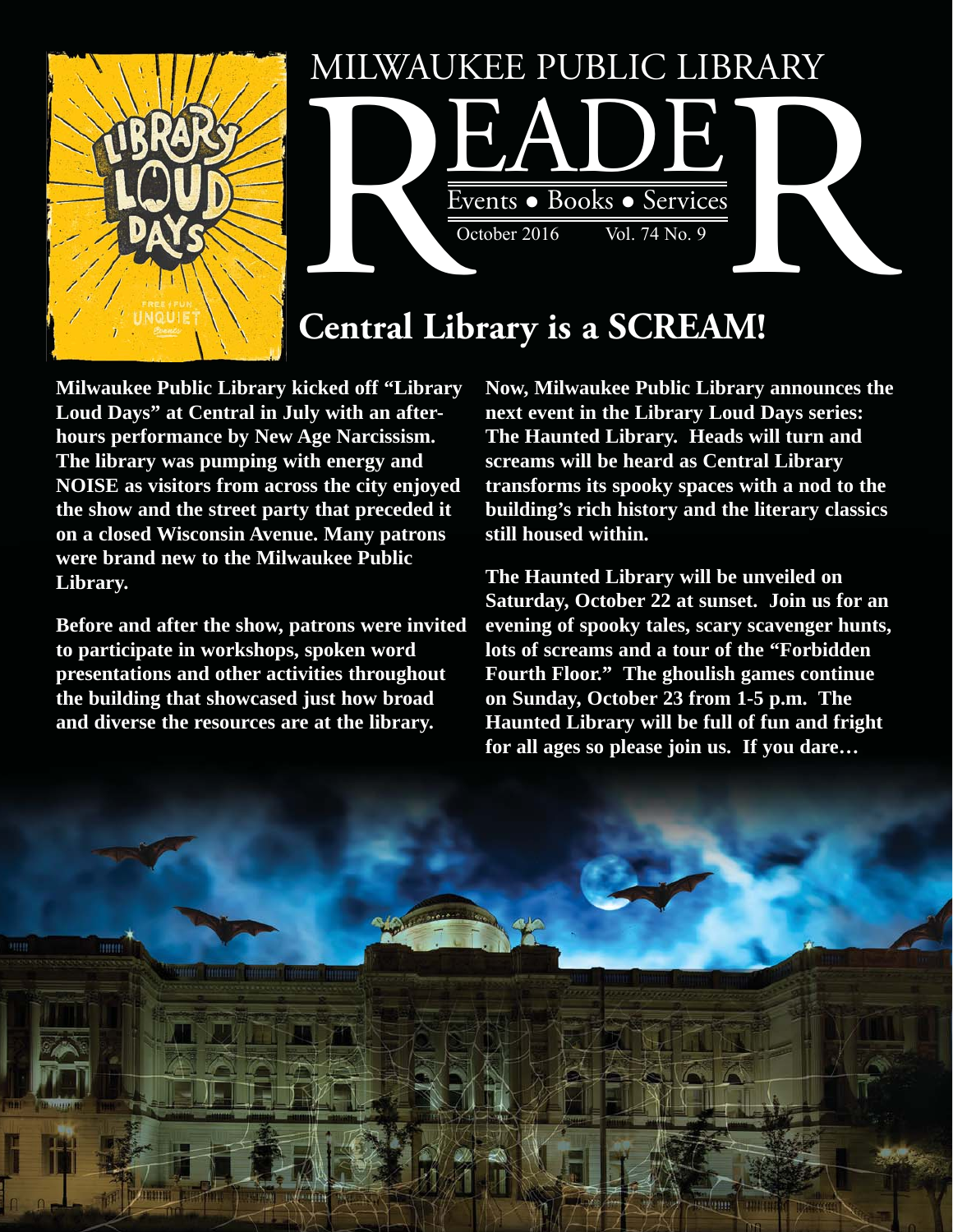

# PAULA A. KIELY ITY LIBRARIAN



Fall is here and there are many exciting things happening at your neighborhood libraries. From our popular Harvest Fest to author visits to our scary and exciting "Haunted Library" later this month,

there are lots of ways to explore your Milwaukee Public Library.

An inspiring new feature we've begun to promote is our partnership with the Digital Public Library of America (DPLA). DPLA is an online library that offers a single point of access to reproductions of significant items in collections from libraries, archives and museums around the United States. Through DPLA, you can browse and search photographs, manuscripts, maps, books, sound recordings, moving images, and more.

DPLA brings together the riches of America's historic institutions and organizations making them freely available to the world. We are excited and honored our collections are part of such a distinctive and valuable resource.

The collections DPLA includes from the Milwaukee Public Library were developed by MPL librarians to offer our customers online access to unique library treasures. All of MPL's digital resource collections are also available for free to Milwaukee Public Library patrons including Milwaukee Maps, Historic Recipe File, Milwaukee Mayors, Remember When, Milwaukee Historic Photos, Milwaukee County Marriage Certificates, the World War I Military Portraits and more at [mpl.org/special\\_collections/images/.](http://www.mpl.org/special_collections/images/) 

Take a look at all your library has to offer!

## **Spotlight on Rarities at Central**



The Spotlight Exhibit Series showcases rotating exhibits from the Milwaukee Public Library's Rarities Collection every month. On **Tuesday, October 11 and again on October 25 from 12 to 7 p.m.**, stop in to visit the Richard E. and Lucile Krug Rare Books Room on the second floor of the Central Library and enjoy a self-guided tour of prints, posters, illumi-

nated manuscripts, and other treasures not normally on display.

Then, be sure to join a librarian versed in Central Library's rarities on **Saturday, November 19 from 2-4 p.m.** for a Rare Books Room Open House featuring **More Than Just Books: Treasure of the Rare Books Collection.** See art, artifacts and other unique items from the Richard E. and Lucile Krug Rare Books Room collection.



TWA XXXX

families and vibrant neighborhoods – the foundation of a strong Milwaukee. **Mission:** Inspiration starts here – we help people read, learn, and connect.

Library Director ............................................................ Paula A. Kiely Board of Trustees .......................................................... John Gurda, president; Michele Bria, vice president; JoAnne Anton, Ald. Milele Coggs, Sharon Cook, Joe'Mar Hooper, Ald. Nik Kovac, Chris Layden, Joan Prince, Dir. Mark Sain MPL Foundation Board of Directors President ............ Nancy Hernandez Friends of the Milwaukee Public Library President .... Barbara Franczyk

The Reader is published ten times per year by the Milwaukee Public Library to celebrate reading and share news about books, library services and events. The Reader is mailed to members of the Friends of the Milwaukee Public Library, distributed free at library locations and available at www.mpl.org. Call (414) 286-3572 or send an e-mail with questions or comments to mailbox $(\partial_l m \rho)$ .org

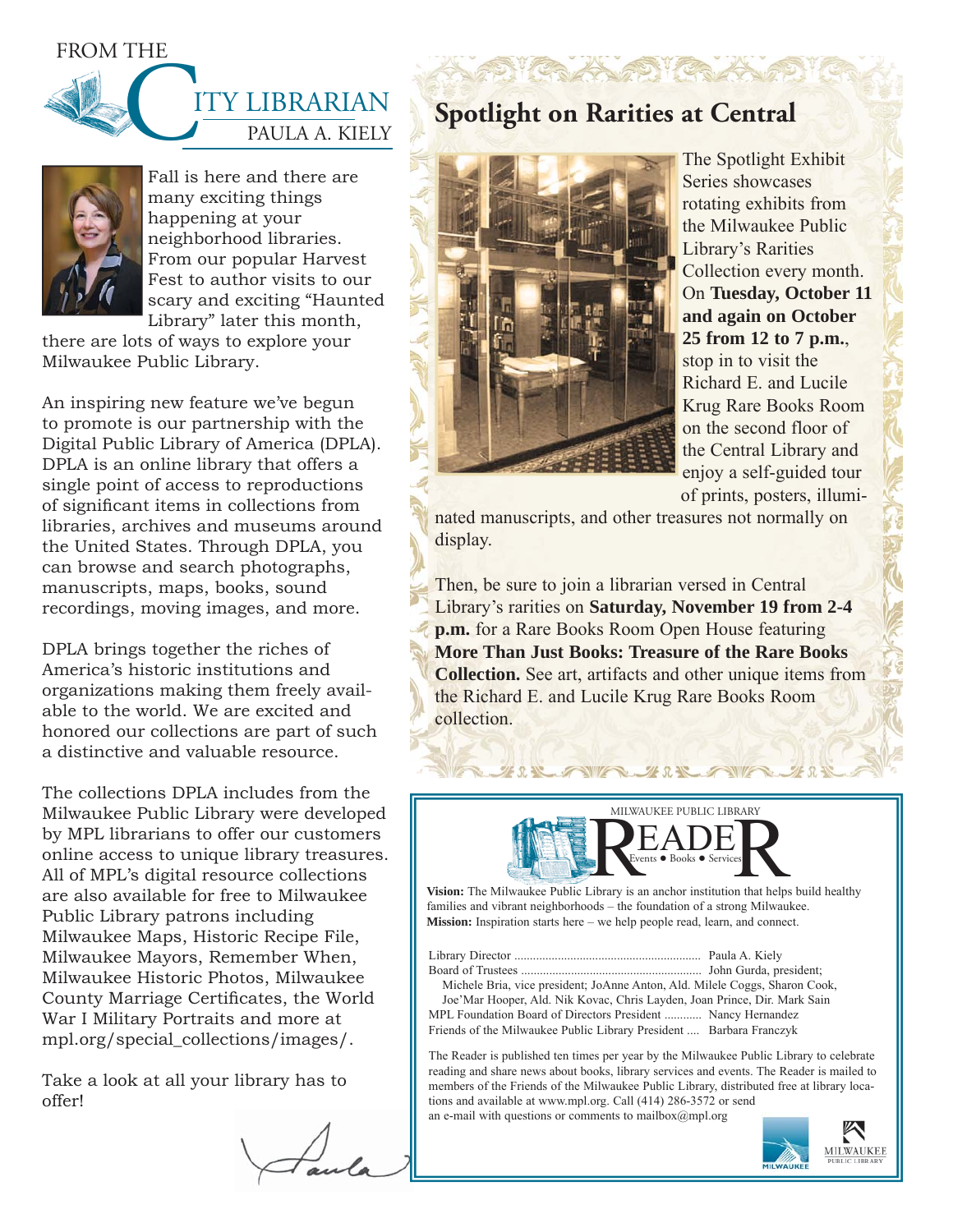

# **Friends Support Additions to the Library's Collection of Book Club Kits with Audio CDs for Adults**

The Friends of Milwaukee Public Library continue to support enhancements to the library's collection with new Book Club Kits for Adults. As described in the NOW@MPL Blog, the kits include a discussion guide, 10 copies of the featured book, and also an audio CD!

Listening to stories brings great pleasure, and hearing a book can make words on a page come alive. The added audio option is a benefit to reluctant or lapsed readers, commuters, patrons taking road trips, or to those who simply prefer audio.

Beyond the sheer enjoyment of audio books, they also help develop a sense of narrative structure and understanding of language. They help listeners focus on the sounds of words and provide a model of fluent reading.

Show your support of Friends literacy efforts by renewing your Friends membership today. Join the Friends in their effort to improve literacy in Milwaukee and develop the love of lifelong learning. - *Thank you, Friends!*

**NEW! Become a sustaining supporter monthly donations are an easy way to contribute. Go to mpl.org and click SUPPORT.** 



#### **Architectural Tour of Central Library and a FREE Book**

Experience fascinating Milwaukee Public Library history every Saturday at 11 a.m. at Central Library, located at 814 West Wisconsin Avenue. Tours begin in the rotunda and tour goers will receive a coupon for a free book at the end of the tour in the Bookseller Book Store and Café. Central Library is listed on the National Register of Historic Places. To arrange for a special tour or to learn more about becoming a docent, please call (414) 286-TOUR.





#### **Holiday/Children's Used Book Sale**

Saturday, Nov. 19, 9 a.m.-4 p.m.  $\sim$  Central Library, 814 W. Wisconsin Ave. Community Room 1, 1st floor

Featuring a large selection of used children's and adult books, magazines, comics, sheet music, audio books and more. Coffee and refreshments available for purchase in the R Café. Friends members may enter sales 30 minutes before the public with current membership card. Please use the Eighth Street entrance and present your card. Proceeds from the sale benefit the Milwaukee Public Library.

During October, the Bookseller features a selection of half-priced biographies and memoirs. Next Sale: Saturday, March 4 - Spring Sale during the Happy Birthday Dr. Seuss event.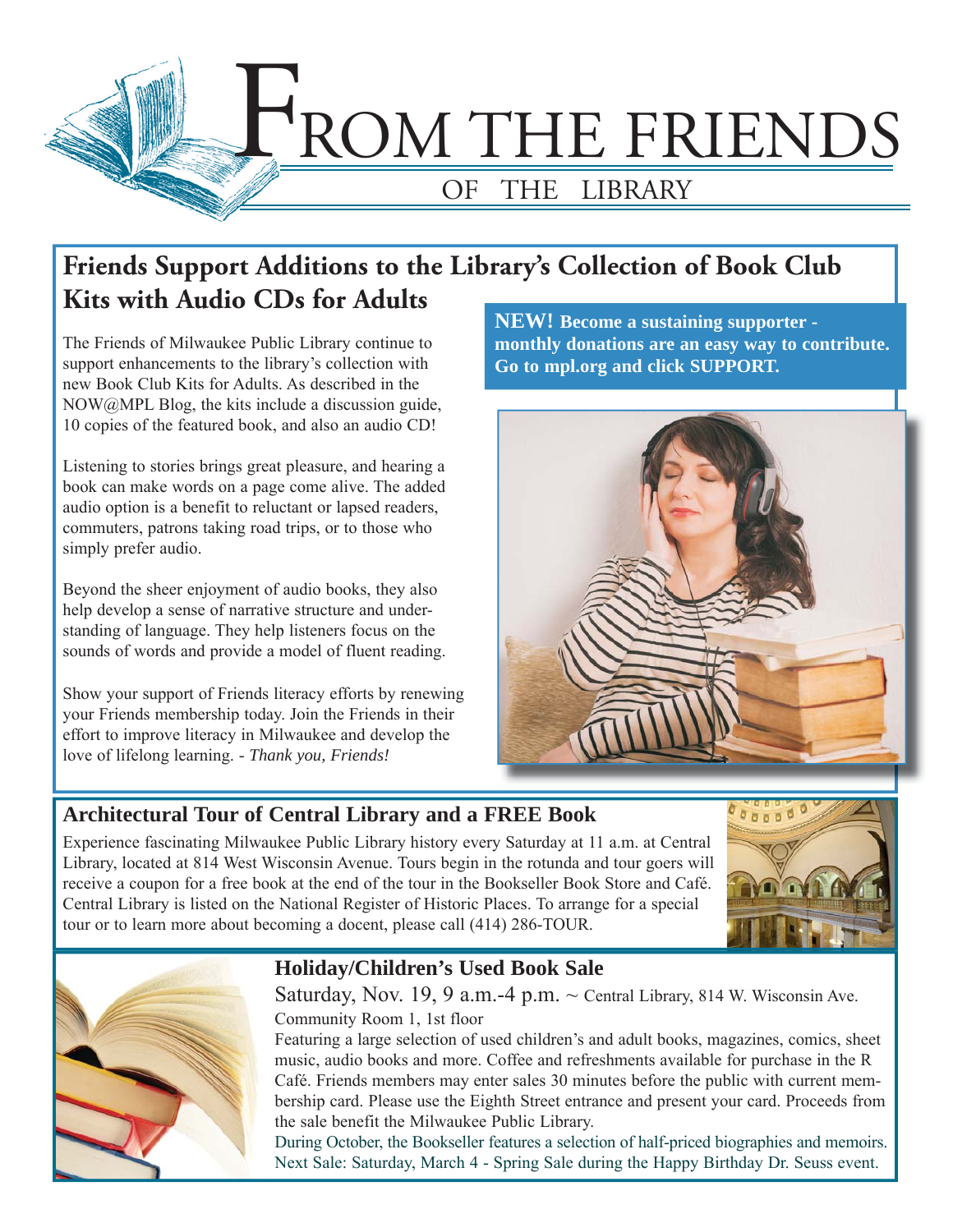

#### **The View From the Cheap Seats** by Neil Gaiman.



824.914 G142.

New and old fans alike will delight in this varied collection of Gaiman's short non-fiction pieces, ranging in topic from libraries to mythology, and including his [oft-quoted 2012 commencement speech at](https://encore.mcfls.org/iii/encore/record/C__Rb3911351)  the University of the Arts in Philadelphia.

**The Private Eye** by Brian K. Vaughan, Marcos Martin,



and Muntsa Vicente. 741.5973 V364PE.

The digital cloud has collapsed, everyone's private thoughts are available for all to see, and every-

[one has a secret identity. This dystopian sci-fi tale is many](https://encore.mcfls.org/iii/encore/record/C__Rb3861528)  things – a pulp crime story, a clever commentary on society's obsession with over-sharing, and a beautifully-drawn graphic novel.

#### **[The Big Book of Nature Activities: A Year-Round](https://encore.mcfls.org/iii/encore/record/C__Rb3916556)**



**Guide to Outdoor Learning** by Jacob **G** Rodenburg and Drew Monkman. R 508 R687. 5

Children and adults can flip to the current C time of year and find something interesting to do outside. Suggested projects are in so engaging you won't realize you've actually learned something. a

**The Pursuit** by Janet Evanovich and Lee Goldberg.



Mystery. Nicolas Fox, con man, thief and FBI fugi[tive, has been kidnapped. What the kidnap](https://encore.mcfls.org/iii/encore/record/C__Rb3912443)per doesn't know is that not only is Nick working undercover for the FBI, but his partner, Special Agent Kate O'Hare, is in hot pursuit.

#### **The Second Girl** by David Swinson. Mystery.



Frank Marr, former police detective and current private investigator, is great at two things – his job, and hiding his drug addiction. When Frank finds a missing teen in a drug den, he is reluctantly drawn into the [hero's spotlight, and the potentially related](https://encore.mcfls.org/iii/encore/record/C__Rb3908032)  case of another missing girl.

**The Girl Before** by Rena Olsen. Mystery.



Clara Lawson is living a normal life until her home is suddenly invaded by armed men, her daughters are torn from her arms, and the last thing she hears her husband scream is "Say nothing." Clara's charmed world begins to crumble as the terrifying and confusing mess of her past is brought to light. Fans of Gillian Flynn

[and Paula Hawkins will devour this psychological thriller.](https://encore.mcfls.org/iii/encore/record/C__Rb3922651)

#### **Harley-Davidson: The Complete History**. Darwin



Holmstrom, editor; text, Darwin Holmstrom, Herbert Wagner, Jerry Hatfield, Greg Fields, Allen Girdler. 629.2275 H754H.

A celebration of the classic brand in beautifully illustrated full color photographs from the beginning through the present. This book includes everything you've

[ever wanted to know about these iconic motorcycles.](https://encore.mcfls.org/iii/encore/record/C__Rb3917470)

**How to Hang a Witch** by Adriana Mather. YA Fiction.



Salem, Massachusetts is the site of the infamous witch trials and, now, the new home of 16-year-old Samantha Mather. [Descended from Cotton Mather, orchestra](https://encore.mcfls.org/iii/encore/record/C__Rb3920893)tor of the trials, Sam doesn't exactly get a warm welcome in her new home.

#### **Fearless: A Cartoonist's Guide to Life** by Robb



Armstrong. 927.473 A737. He was fatherless and one of five children. His older brother, whom he hero worshipped, was killed in a horrible subway accident. His remaining brother was severely beaten by the police for being in the wrong place at the wrong time, and his mother died of cancer. In Armstrong's

[own words, his book is about achieving your life's purpose](https://encore.mcfls.org/iii/encore/record/C__Rb3906524)  despite scary circumstances and formidable opposition. Armstrong is the creator of the Jump Street cartoon.

*Contributed by Villard Square branch staff Kimberly Boldt, Jessica Moore, Catherine Mullen and Deborah Stewart.*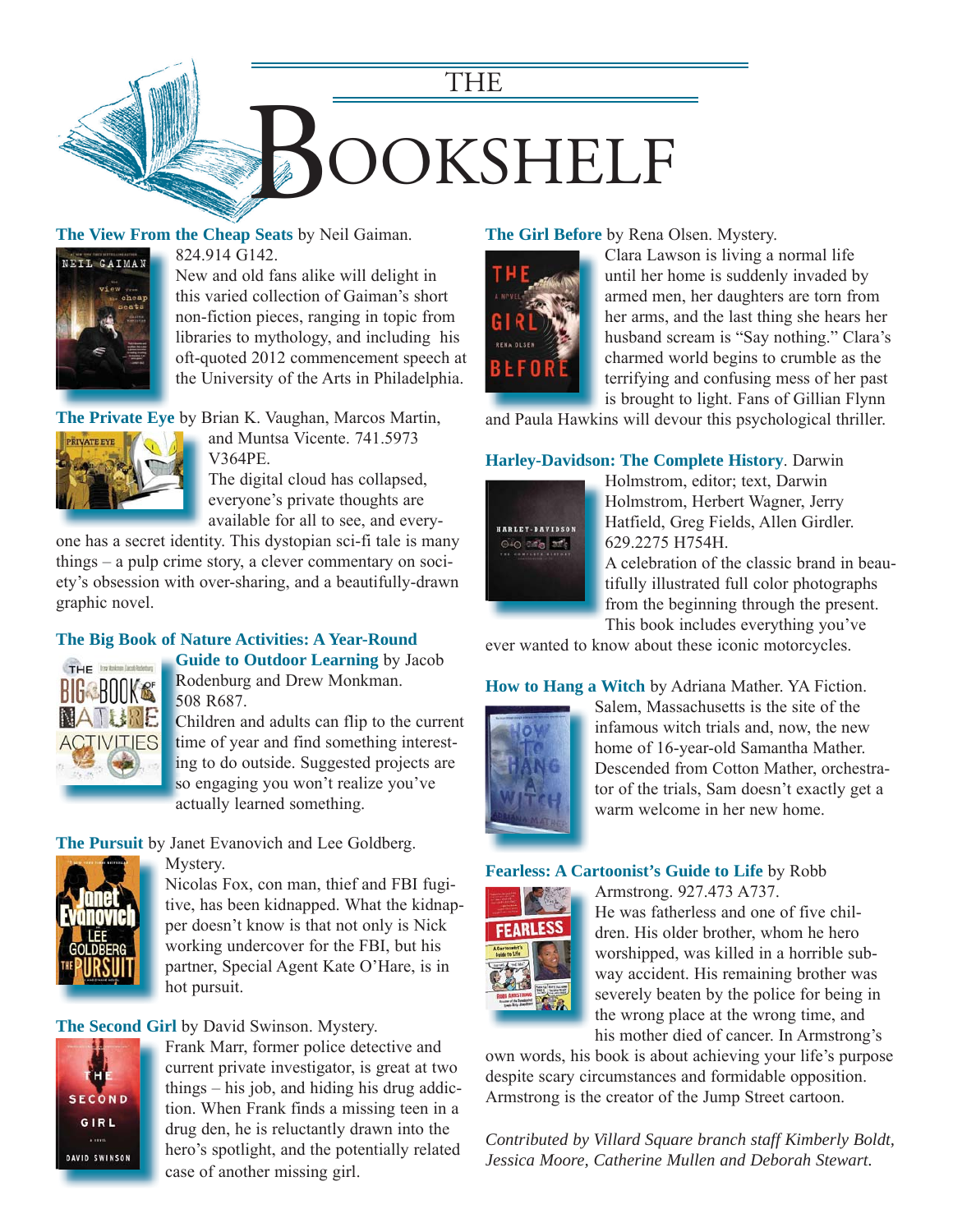# HILDREN'S ROOM

# **Celebrate Teen Read Week - In Any Language!**



Each year in October, libraries all over the nation celebrate Teen Read Week. This year's celebration highlights the diversity of our nation's teens with a multilingual theme. In America, 22% of youth speak languages other than English in their home. Here in Milwaukee, nearly 10% of MPS students are English Language Learners, and that figure continues to grow.

Does the library have anything to offer our city's growing body of teens that read and speak in languages other than English? Absolutely! Help the multilingual teens in your life make the most of their library card with these great resources from MPL:

**Databases** – Check out www.mpl.org/databases/featured/ for more info.

- Mango Languages: Learn conversational English in 19 native languages, from Arabic to Vietnamese.
- Gale Courses: Online classes in a variety of subjects available for free to anyone with a library card. There are a number of English as a Second Language courses available.
- ProCitizen: With videos and interactive quizzes, ProCitizen through Pronunciator is a fun, free way to prepare for the Naturalization Test.

**Tutoring** – Learn more by calling (414) 286-3011. Tutoring is available for free at the Central Library and select branches. Drop in to get help with reading, writing, and studying for tests.

**Collection of Materials** – mpl.org or any branch of MPL. MPL has many books magazines, and CDs in languages other than English. There are also some wonderful stories written in English about multilingual teens that readers of any age will love. Check out some of these titles below:





**Code of Honor** by Alan Gratz. FIC GRATZ. Age 12-14. Kamran, an Iranian-American, finds out his brother Darius is labeled a terrorist. It becomes his mission to piece together clues and codes to clear his brother's name [and save his country from a terrorist attack.](https://encore.mcfls.org/iii/encore/record/C__Rb3851458) 

**Enter Title Here** by Rahul Kanakia. FIC KANAKIA. Ages 15-18. [Being accepted into Stanford means every](https://encore.mcfls.org/iii/encore/record/C__Rb3922119)thing to Reshma Kapoor. She will do anything to accomplish this, even writing a young adult novel.



#### **Joyride** by Anna Banks. FIC BANKS. Ages 12-14.

The budding romance between Carly, the daughter of deported Mexican immigrants, and Arden, the son of the local sheriff, is [threatened by family trauma, prejudice, and](https://encore.mcfls.org/iii/encore/record/C__Rb3835169)  immigration issues.



**Learning to Swear in America** by Katie Kennedy. FIC KENNEDY. Ages 12-14. [An energetic Dovie helps lonely Yuri, a](https://encore.mcfls.org/iii/encore/record/C__Rb3908000)  Russian teenage physicist, acclimate to American ways while he helps NASA prevent an asteroid from hitting Earth.



#### **A Step From Heaven** by An Na. FIC AN. Age 12-14.

[Follow the life of Young Ju from the age of](https://encore.mcfls.org/iii/encore/record/C__Rb2814827)  four until adulthood. She and her Korean family adjust to American ways while trying to maintain their traditional culture in this new world.